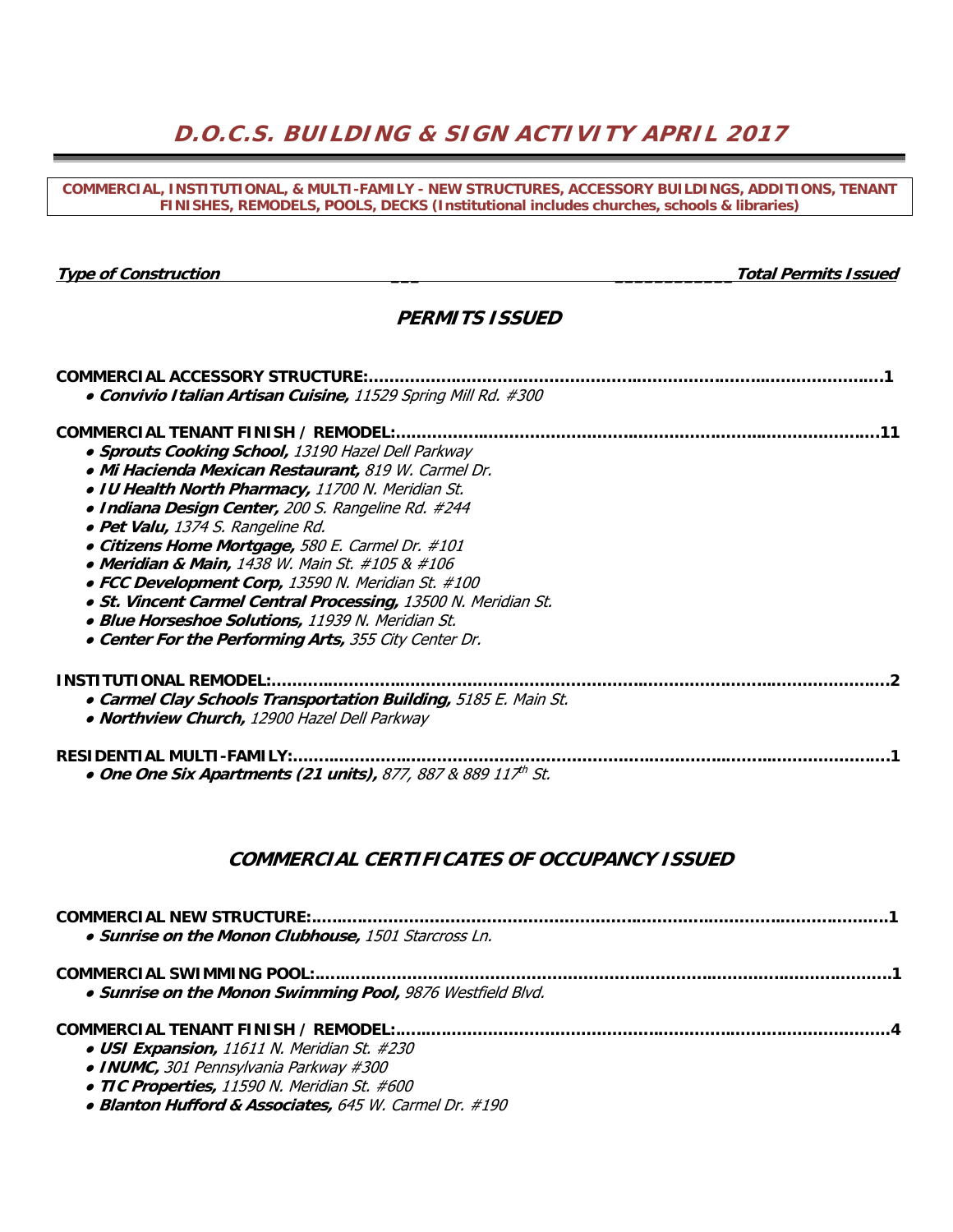# **D.O.C.S. BUILDING & SIGN ACTIVITY APRIL 2017**

|                                                                                                                                                                                                                                                                                        | <b>APRIL 2017</b> | <b>APRIL 2016</b> |
|----------------------------------------------------------------------------------------------------------------------------------------------------------------------------------------------------------------------------------------------------------------------------------------|-------------------|-------------------|
| <b>TOTAL BUILDING PERMITS ISSUED:</b> (EXCLUDING Water, Sewer, and Sign Permits)                                                                                                                                                                                                       | 131               | 123               |
| <b>TOTAL FENCE PERMITS ISSUED:</b>                                                                                                                                                                                                                                                     | 28                | --                |
| <b>TOTAL WATER &amp; SEWER PERMITS:</b>                                                                                                                                                                                                                                                | 40                | 44                |
| TOTAL SIGN PERMITS: (May not include signs approved for/with the issuance/guidelines of a Temporary Use permit)                                                                                                                                                                        | 18                | 27                |
| <b>BUILDING INSPECTIONS PERFORMED:</b>                                                                                                                                                                                                                                                 | 480               | 475               |
| (The # includes inspections by Urban Forestry; but does not include Carmel Fire Dept. or Code Enforcement inspections)<br><b>BUILDING PLAN REVIEWS:</b><br>(As of Feb. 2008: This # includes inspections plan reviews completed by the Building & Code staff for various permit types) | 108               | 111               |
| PUBLIC REQUEST FOR INFORMATION (RFI):                                                                                                                                                                                                                                                  | 54                | 43                |

## **D.O.C.S. NEWS AND NOTES APRIL 2017**

- **Inspector Mike Sheeks attended Indiana Association of Building Officials Education Committee meeting April 12 in Indianapolis.**
- **Inspector David Rutti attended Simpson Strong Ties training April 26 in Indianapolis.**

## **D.O.C.S. CODE ENFORCEMENT ACTIVITY APRIL 2017**

| <b>CODE ENFORCEMENT TASK REPORT SUMMARY FOR APRIL 2017</b> |               |                              |             |               |  |  |  |  |  |  |  |  |  |
|------------------------------------------------------------|---------------|------------------------------|-------------|---------------|--|--|--|--|--|--|--|--|--|
| <b>COMPLAINTS RECEIVED</b>                                 | <b>TOTAL:</b> | <b>INSPECTION STATISTICS</b> |             | <b>TOTAL:</b> |  |  |  |  |  |  |  |  |  |
| FMAIL                                                      | 16            | <b>NEW CASES</b>             |             | 58            |  |  |  |  |  |  |  |  |  |
| "MY CARMEL" APP                                            | 13            | INITIAL INSPECTIONS          |             | 44            |  |  |  |  |  |  |  |  |  |
| <b>PHONE</b>                                               | 21            | <b>ABATEMENT</b>             |             | 4             |  |  |  |  |  |  |  |  |  |
| <b>REFERRAL</b>                                            |               | INITIAL VIOLATION NOTICE     |             | 24            |  |  |  |  |  |  |  |  |  |
| <b>STAFF</b>                                               |               | <b>RE-INSPECTIONS</b>        |             | 46            |  |  |  |  |  |  |  |  |  |
| <b>WALK-IN</b>                                             | 0             | <b>CLOSED CASES</b>          |             | 34            |  |  |  |  |  |  |  |  |  |
| <b>INSPECTIONS BY AREA</b>                                 | <b>WEST</b>   | <b>CENTRAL</b>               | <b>EAST</b> | <b>TOTAL:</b> |  |  |  |  |  |  |  |  |  |
| <b>NEW CASES</b>                                           |               | 43                           | 12          | 58            |  |  |  |  |  |  |  |  |  |
| INITIAL INSPECTIONS                                        |               | 27                           | 10          | 44            |  |  |  |  |  |  |  |  |  |
| <b>RE-INSPECTIONS</b>                                      |               | 32                           | 11          | 46            |  |  |  |  |  |  |  |  |  |
| <b>CLOSED CASES</b>                                        |               | 20                           | 9           | 34            |  |  |  |  |  |  |  |  |  |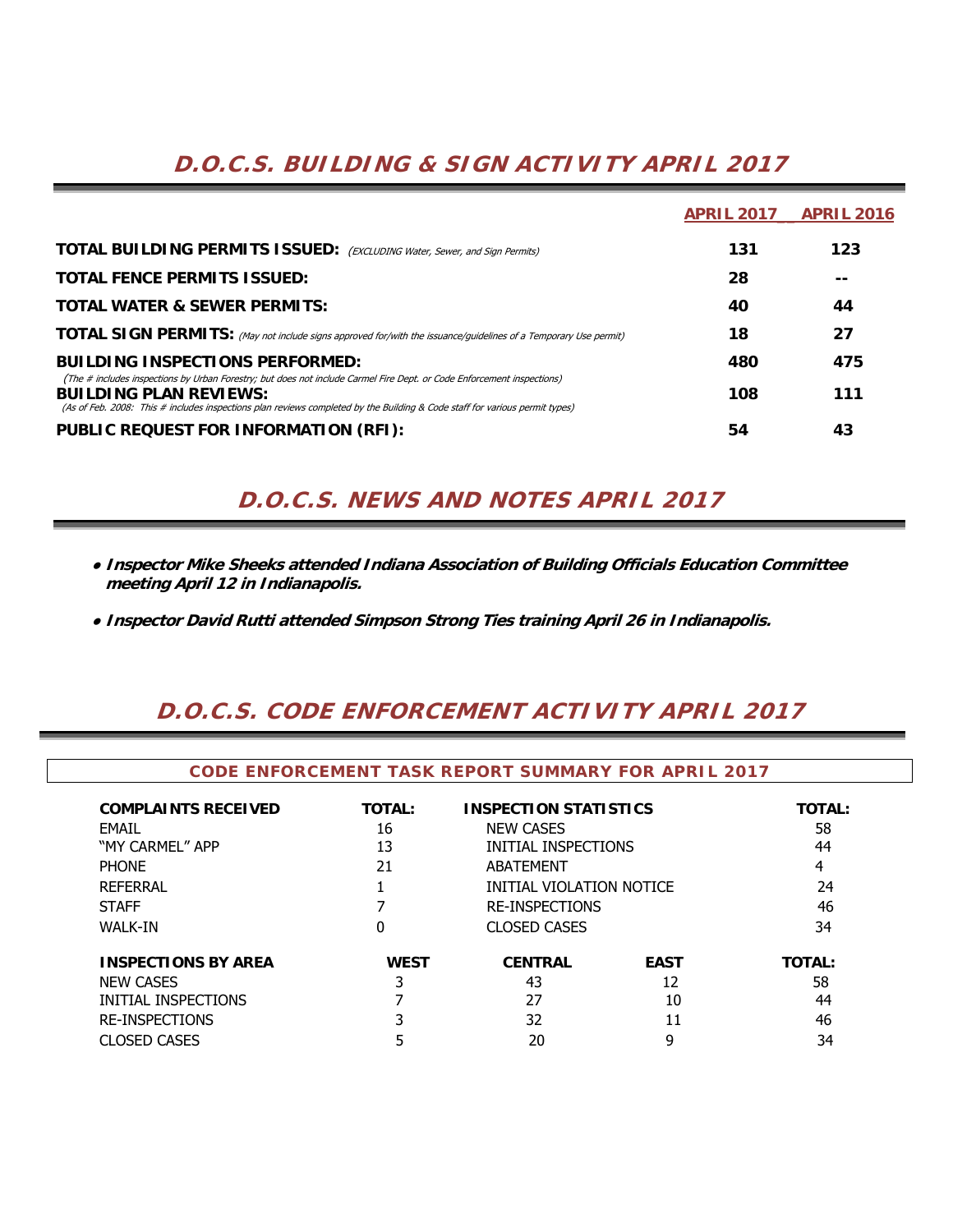### **CODE ENFORCEMENT MONTHLY REPORT FOR APRIL 2017**

| <b>TYPE OF COMPLAINT/VIOLATION</b> | <b>NEW CASES</b> | <b>TYPE OF COMPLAINT/VIOLATION</b>  | <b>NEW CASES</b> |
|------------------------------------|------------------|-------------------------------------|------------------|
| <b>BUILDING CODE VIOLATIONS</b>    | 4                | PROPERTY MAINTENANCE                | 12               |
| COMMERCIAL VEHICLE                 |                  | RECREATIONAL VEHICLE                |                  |
| <b>DUMPSTER</b>                    | 0                | RIGHT-OF-WAY OBSTRUCTION            | 0                |
| <b>FARM ANIMALS</b>                |                  | SIDEWALK                            | 0                |
| <b>FENCE VIOLATION</b>             | 0                | <b>SIGNS</b>                        | 143              |
| <b>GRASS OR WEEDS</b>              | 14               | <b>TRASH/DEBRIS</b>                 |                  |
| HOME OCCUPATION                    | 4                | UNSAFE BUILDING                     |                  |
| <b>NOISE REGULATIONS</b>           | $\Omega$         | VEHICLE ON DISPLAY, ON LAWN OR JUNK | 4                |
| OPEN AND ABANDONED                 | 0                | <b>ZONING USE VIOLATIONS</b>        | 0                |
| <b>OUTDOOR STORAGE</b>             |                  | <b>OTHER</b>                        |                  |
| PARKING IN LAWN/GREENBELT          |                  | <b>TOTAL</b>                        | 197              |

### **FORECLOSURE MONITORING SUMMARY FOR APRIL 2017**

| <b>COMPLAINTS RECEIVED</b>                   | <b>TOTAL:</b> |
|----------------------------------------------|---------------|
| <b>NEW CASES</b>                             | 2             |
| INITIAL INSPECTIONS                          |               |
| <b>ABATFMFNT</b>                             |               |
| INITIAL VIOLATION NOTICE                     | 3             |
| <b>RE-INSPECTIONS</b><br><b>CLOSED CASES</b> | 36<br>5       |
|                                              |               |

| <b>FORECLOSURE STATISTICS</b> | <b>WEST</b> | <b>CENTRAL</b> | <b>EAST</b> | <b>TOTAL:</b> |
|-------------------------------|-------------|----------------|-------------|---------------|
| NEW CASES                     |             |                |             |               |
| INITIAL INSPECTIONS           |             |                |             |               |
| RE-INSPECTIONS                |             |                | 19          | 36            |
| <b>CLOSED CASES</b>           |             |                |             |               |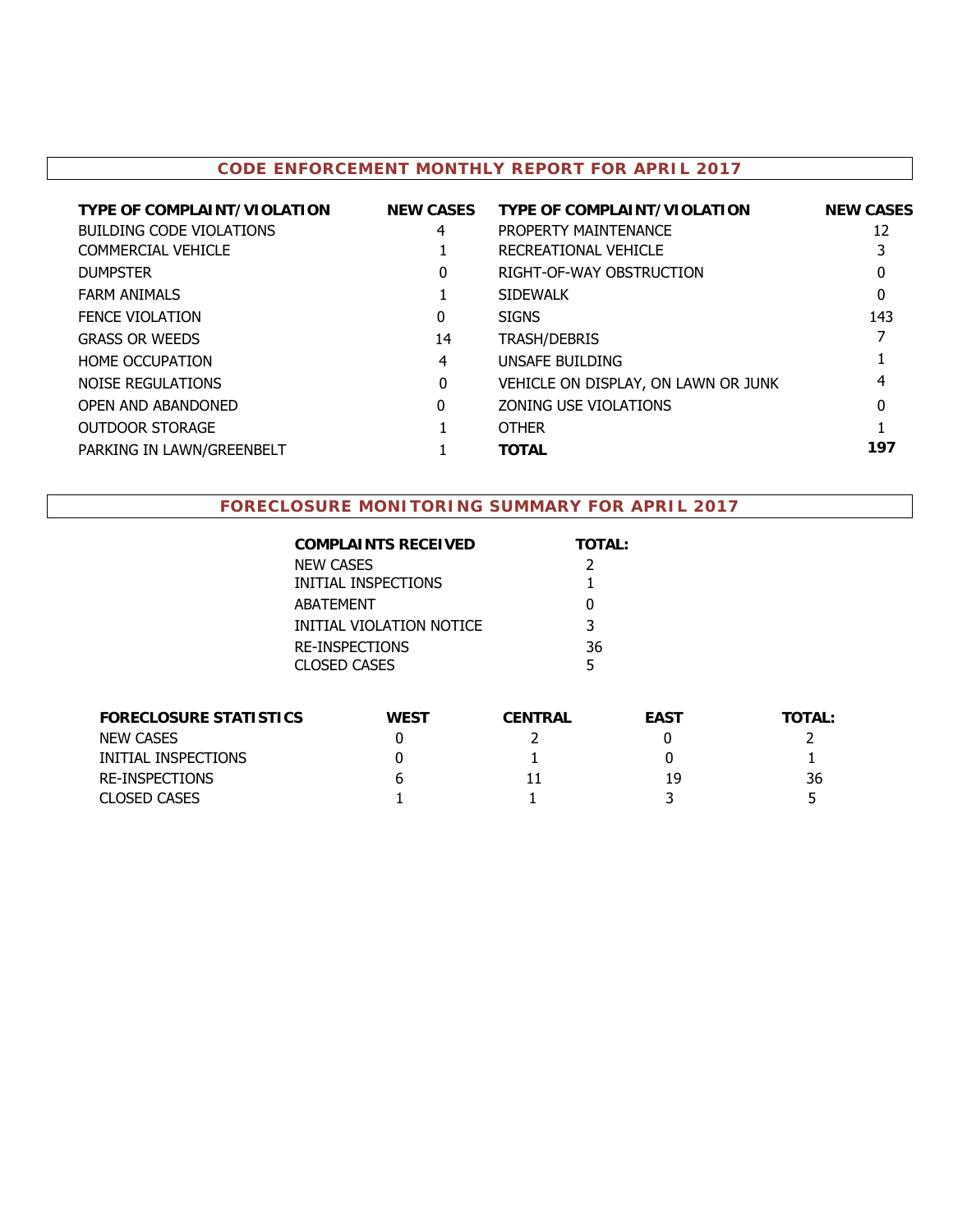|  | OF CARMEL |  |
|--|-----------|--|
|  |           |  |
|  |           |  |

#### **APRIL 2017 CITY OF CARMEL/CLAY TOWNSHIP**

| <u>.</u>                                                                                                    |                         |                    |                      |                    |                                    |
|-------------------------------------------------------------------------------------------------------------|-------------------------|--------------------|----------------------|--------------------|------------------------------------|
| <b>OR TOMORROW</b><br>WDIAND                                                                                | <b>APRIL</b><br>2017    | <b>YTD</b><br>2017 | <b>APRIL</b><br>2016 | <b>YTD</b><br>2016 | <b>DIFFERENCE YTD</b><br>2016-2017 |
| <b>SINGLE FAMILY</b>                                                                                        | 29                      | <b>120</b>         | 38                   | 136                | $16-$                              |
| <b>SINGLE FAMILY TOWN HOMES</b> (Not charted as separate permit                                             |                         |                    |                      |                    |                                    |
| until spring 2003.)                                                                                         |                         |                    |                      |                    |                                    |
| Total # of Buildings: 1; Total # of parcels: 4                                                              | $\overline{\mathbf{4}}$ | 13                 | $\bf{0}$             | 5                  | $8+$                               |
| <b>TWO-FAMILY</b><br>Total # of Dwelling Units:                                                             | $\bf{0}$<br>$\bf{0}$    | $\bf{0}$           | $\bf{0}$<br>$\bf{0}$ | $\bf{0}$           | $\bf{0}$<br>$\bf{0}$               |
| <b>MULTI-FAMILY</b>                                                                                         | 1                       | 1                  | 1                    | 1                  | $\bf{0}$                           |
| Total # of Dwelling Units:                                                                                  | 21                      | 21                 |                      |                    | $17+$                              |
| <b>TOTAL # PERMITS ISSUED:</b><br>TOTAL # of DWELLING UNITS:                                                | 34<br>54                | 134<br>154         | 39<br>42             | 142<br>145         | $8-$<br>$9+$                       |
|                                                                                                             |                         |                    |                      |                    |                                    |
| <b>ROOM ADDITION</b><br><b>ROOM ADDITION &amp; INTERIOR REMODEL</b>                                         | 3                       | 9                  | 5                    | 8                  | $1+$                               |
| <b>COMBINATION</b>                                                                                          | $\bf{0}$                | 4                  | 3                    | 3                  | $1+$                               |
| <b>RESIDENTIAL REMODEL</b>                                                                                  | 13                      | 60                 | 11                   | 49                 | $11+$                              |
| PORCH ADDITION                                                                                              | $\overline{\mathbf{4}}$ | 10                 | 9                    | 22                 | $12 -$                             |
| PORCH & DECK COMBINATION ADDITION                                                                           | $\bf{0}$                | 1                  | $\bf{0}$             | $\bf{0}$           | $1+$                               |
| <b>DECK ADDITION</b>                                                                                        | 4                       | 5                  | 1                    | 4                  | $1+$                               |
| RESIDENTIAL ACCESSORY BLDG.                                                                                 | $\overline{2}$          | 9                  | 8                    | 12                 | $3-$                               |
| <b>RESIDENTIAL SWIMMING POOL/SPA</b>                                                                        | 3                       | 18                 | 6                    | 15                 | $3+$                               |
|                                                                                                             | $\bf{0}$                |                    | 1                    | $\overline{2}$     |                                    |
| <b>GARAGE/CARPORT Attached</b>                                                                              | $\overline{2}$          | 1<br>3             | $\overline{2}$       | 3                  | 1-<br>$\bf{0}$                     |
| <b>GARAGE/CARPORT Detached</b>                                                                              |                         |                    |                      |                    |                                    |
| <b>FENCE PERMITS</b>                                                                                        | 28                      | 50                 | $\bf{0}$             | $\bf{0}$           | $50+$                              |
| <b>COMMERCIAL BUILDING</b>                                                                                  | $\bf{0}$                | 5                  | $\bf{0}$             | 1                  | $4+$                               |
| <b>COMMERCIAL ADDITION</b>                                                                                  | $\bf{0}$                | 3                  | $\bf{0}$             | 1                  | $2+$                               |
| <b>COMMERCIAL REMODEL</b>                                                                                   | 3                       | 26                 | 9                    | 35                 | $11+$                              |
| <b>COMMERCIAL ADDITION &amp; REMODEL</b><br><b>COMBINATION</b>                                              | $\bf{0}$                | $\bf{0}$           | 0                    | 1                  | 1-                                 |
| <b>COMMERCIAL SWIMMING POOL</b>                                                                             | $\mathbf{0}$            | $\bf{0}$           | $\mathbf{0}$         | $\overline{2}$     | $2 -$                              |
| <b>COMMERCIAL ACCESSORY BLDG</b>                                                                            | $\mathbf{1}$            | 1                  | $\bf{0}$             | 1                  | $\bf{0}$                           |
| <b>COMMERCIAL TENANT SPACE</b>                                                                              | 8                       | 27                 | 3                    | 24                 | $3+$                               |
| <b>COMMERCIAL DECK</b>                                                                                      | $\bf{0}$                | $\bf{0}$           | 1                    | 1                  | 1-                                 |
| <b>TEMPORARY USE</b>                                                                                        | 7                       | 13                 | 4                    | 12                 | $1+$                               |
| <b>MASSAGE THERAPIST PERMIT</b>                                                                             | $\overline{2}$          | 9                  | 5                    | 13                 | $\overline{4}$                     |
| <b>INSTITUTIONAL BUILDING</b> (INSTITUTIONAL includes churches, schools,                                    |                         |                    |                      |                    |                                    |
| libraries, & public hospitals)                                                                              | $\bf{0}$                | $\bf{0}$           | $\bf{0}$             | 0                  | $\bf{0}$                           |
| <b>INSTITUTIONAL ADDITION</b>                                                                               | $\bf{0}$                | $\bf{0}$           | $\mathbf{0}$         | $\bf{0}$           | $\mathbf{0}$                       |
| <b>INSTITUTIONAL REMODEL</b>                                                                                | $\boldsymbol{2}$        | 5                  | $\overline{2}$       | $\overline{2}$     | $3+$                               |
| <b>INSTITUTIONAL ADDITION &amp; REMODEL</b>                                                                 |                         |                    |                      |                    |                                    |
| <b>COMBINATION</b>                                                                                          | $\bf{0}$                | $\bf{0}$           | $\bf{0}$             | $\bf{0}$           | $\bf{0}$                           |
| <b>INSTITUTIONAL ACCESSORY BLDG</b>                                                                         | $\bf{0}$                | 0                  | $\mathbf{0}$         | 0                  | $\mathbf{0}$                       |
| <b>INSTITUTIONAL SWIMMING POOL</b>                                                                          | $\bf{0}$                | $\bf{0}$           | 0                    | $\bf{0}$           | $\bf{0}$                           |
| <b>INSTITUTIONAL DECK</b>                                                                                   | $\bf{0}$                | $\bf{0}$           | 0                    | $\bf{0}$           | $\bf{0}$                           |
| <b>CELL TOWER/Co-Locate/Satellite Dish</b>                                                                  | 3                       | 6                  | 3                    | 6                  | $\bf{0}$                           |
| <b>DEMOLITION</b>                                                                                           |                         |                    |                      |                    |                                    |
| Residential: 4; Commercial: 1; Institutional: 0                                                             | 5                       | 10                 | 2                    | 8                  | $^{2+}$                            |
| <b>ELECTRICAL</b> (Residential or Commercial permits pulled for minor electrical<br>work & inspection ONLY) | 7                       | 25                 | 9                    | 43                 | $18 -$                             |
| <b>TOTAL PERMITS ISSUED:</b><br>** NOTE: This total does not include sign permits.                          | 131                     | 434                | 123                  | 410                | $24 +$                             |

**ESTIMATED COST OF CONSTRUCTION IN CLAY TOWNSHIP FOR APRIL 2017: \$21,311,241**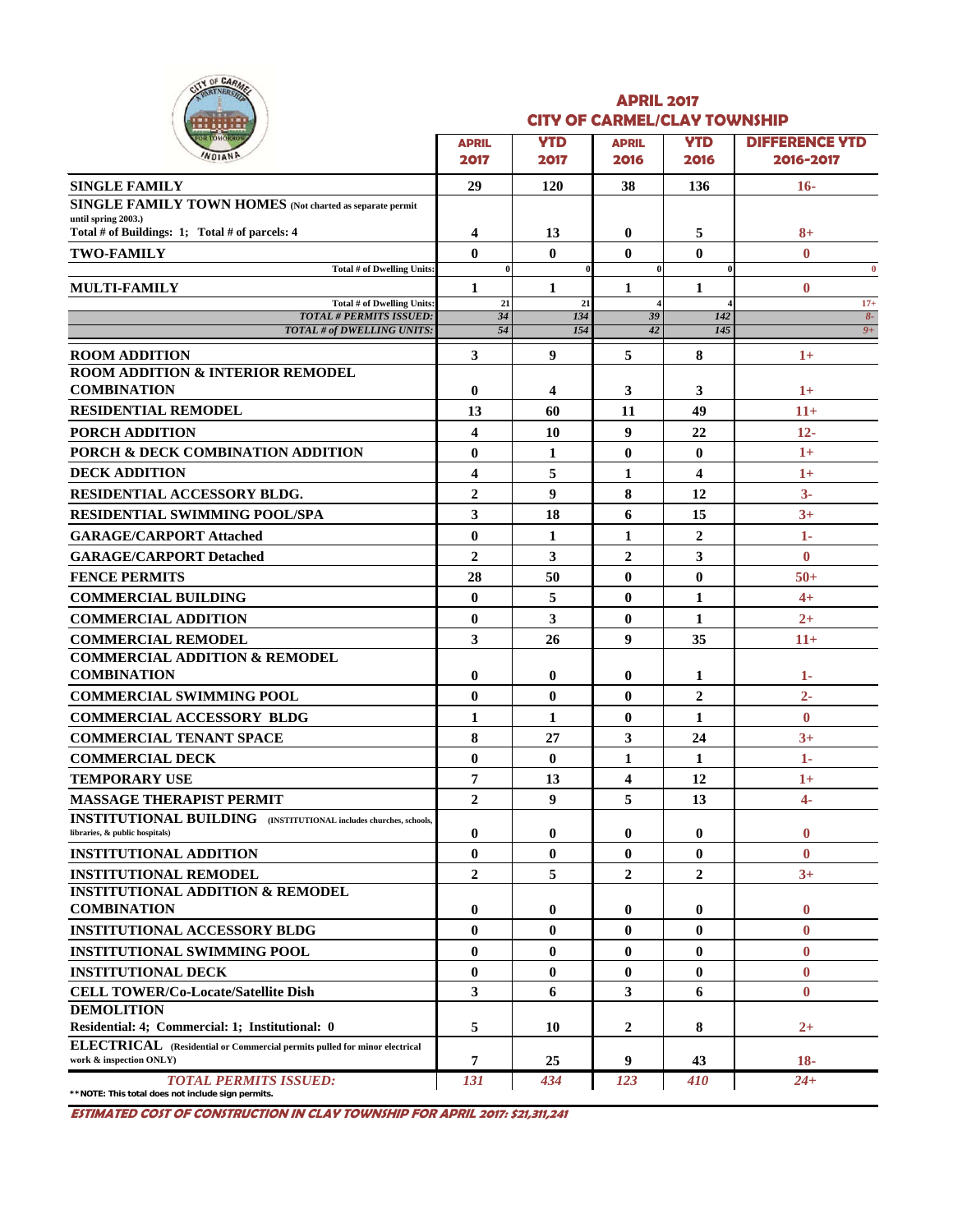#### DEPARTMENT OF COMMUNITY SERVICES INCOME REPORT APRIL 1-30, 2017



| <b>TRANSACTION TYPE:</b>                                                                                                                                                       | <b>TRANSACTIONS:</b> | <b>TRANSACTIONS:</b>               |
|--------------------------------------------------------------------------------------------------------------------------------------------------------------------------------|----------------------|------------------------------------|
| <b>BUILDING PERMITS:</b> [Building permits includes the fee for full Certificate of Occupancy (C/O) or Substantial<br>Completion (C.S.C.) that will be issued, when required.] | 86                   | \$<br>90,007.22                    |
| <b>DEMOLITION PERMITS:</b>                                                                                                                                                     | 6                    | \$<br>1,247.00                     |
| ELECTRICAL PERMITS: (Separate electrical/meter inspections-no other work being done.)                                                                                          | 7                    | \$<br>661.00                       |
| <b>LATE FEES:</b>                                                                                                                                                              | $\Omega$             | \$                                 |
| <b>MASSAGE THERAPIST PERMITS/RENEWALS:</b>                                                                                                                                     | 1                    | \$<br>20.00                        |
| RE-INSPECTION, ADDITIONAL INSPECTION, AND/OR TEMPORARY C/O /                                                                                                                   | 41                   | \$<br>8,882.44                     |
| C.S.C. FEES:                                                                                                                                                                   |                      |                                    |
| PLAN AMENDMENT: (COMMERCIAL/INSTITUTIONAL)                                                                                                                                     | $\Omega$             | \$                                 |
| PLAN AMENDMENT: (RESIDENTIAL)                                                                                                                                                  | 0                    | \$                                 |
| <b>SPECIAL EVENT PERMITS:</b>                                                                                                                                                  | 1                    | \$<br>172.00                       |
| <b>TEMPORARY USE PERMITS/EXTENSIONS:</b>                                                                                                                                       | $\overline{2}$       | \$<br>918.00                       |
| <b>APPEALS:</b>                                                                                                                                                                | 0                    | \$<br>$\overline{\phantom{0}}$     |
| <b>DUPLICATE PLACARDS:</b>                                                                                                                                                     | 5                    | \$<br>89.50                        |
| <b>FENCE PERMITS:</b>                                                                                                                                                          | 19                   | \$<br>1,050.00                     |
| <b>FENCE LIABILITY WAIVER:</b>                                                                                                                                                 | 13                   | \$<br>240.00                       |
| <b>ABATEMENT:</b>                                                                                                                                                              | 0                    | \$                                 |
| ADLS:                                                                                                                                                                          | 1                    | \$<br>1,044.00                     |
| <b>ADLS AMENDMENT:</b>                                                                                                                                                         | 0                    | \$<br>$\qquad \qquad \blacksquare$ |
| <b>COMMITMENT AMENDMENT:</b>                                                                                                                                                   | $\Omega$             | \$                                 |
| <b>DEVELOPMENT PLAN:</b>                                                                                                                                                       | 0                    | \$                                 |
| DEVELOPMENT PLAN AMENDMENT:                                                                                                                                                    | 1                    | \$<br>1,553.22                     |
| <b>HPR REVIEW:</b>                                                                                                                                                             | 0                    |                                    |
|                                                                                                                                                                                |                      | \$<br>$\overline{\phantom{0}}$     |
| <b>ORDINANCE AMENDMENT:</b>                                                                                                                                                    | 0                    | \$<br>$\overline{\phantom{0}}$     |
| <b>PLAT VACATE:</b>                                                                                                                                                            | 0                    | \$<br>٠                            |
| <b>PRIMARY PLAT:</b>                                                                                                                                                           | 0                    | \$                                 |
| <b>PRIMARY PLAT AMENDMENT:</b>                                                                                                                                                 | 0                    | \$<br>$\qquad \qquad \blacksquare$ |
| <b>PUD ORDINANCES:</b>                                                                                                                                                         | 0                    | \$                                 |
| <b>REZONE:</b>                                                                                                                                                                 | 0                    | \$                                 |
| <b>SDR SITE PLAN REVIEW:</b>                                                                                                                                                   | 1                    | \$<br>484.00                       |
| <b>SECONDARY PLAT/REPLAT:</b>                                                                                                                                                  | 3                    | \$<br>6,296.00                     |
| <b>SUBDIVISION WAIVER:</b>                                                                                                                                                     | 0                    | \$                                 |
| <b>MISC. ZONING WAIVER:</b>                                                                                                                                                    | 0                    | \$                                 |
| <b>TAC ONLY:</b>                                                                                                                                                               | $\Omega$             | \$                                 |
| <b>DEVELOPMENT STANDARDS VARIANCE:</b>                                                                                                                                         | 3                    | \$<br>6,144.00                     |
| <b>HEARING OFFICER REVIEW:</b>                                                                                                                                                 | 3                    | \$<br>516.00                       |
| <b>SPECIAL EXCEPTION VARIANCE:</b>                                                                                                                                             | 0                    | \$                                 |
| <b>SPECIAL USES: (Includes Special Use Amendments)</b>                                                                                                                         | 0                    | \$                                 |
| <b>USE VARIANCE:</b>                                                                                                                                                           | 0                    | \$                                 |
| <b>SIGN PERMITS:</b>                                                                                                                                                           | 8                    | \$<br>2,145.92                     |
| <b>ZONING DETAILS/LETTER:</b>                                                                                                                                                  | 0                    | \$                                 |
| PARK & RECREATION IMPACT FEE: (PRIF)                                                                                                                                           | 54                   | \$<br>118,402.00                   |
| TOTALS:                                                                                                                                                                        |                      |                                    |
| <b>GENERAL FUND #101:</b>                                                                                                                                                      |                      | \$<br>121,470.30                   |
| PRIF ACCOUNT # 106:                                                                                                                                                            |                      | \$<br>118,402.00                   |
| <b>UTILITY FEES: (Sewer/Water permits)</b>                                                                                                                                     |                      | \$<br>147,120.00                   |
| <b>TOTAL DEPOSIT:</b>                                                                                                                                                          |                      | \$<br>386,992.30                   |
| Last Month's General Fund Deposit:                                                                                                                                             |                      | \$<br>138,875.86                   |
| <b>Last Month's Total Deposit:</b>                                                                                                                                             |                      | \$<br>328,818.86                   |

**NOTE: Receipts were deposited for 20 business days this month.**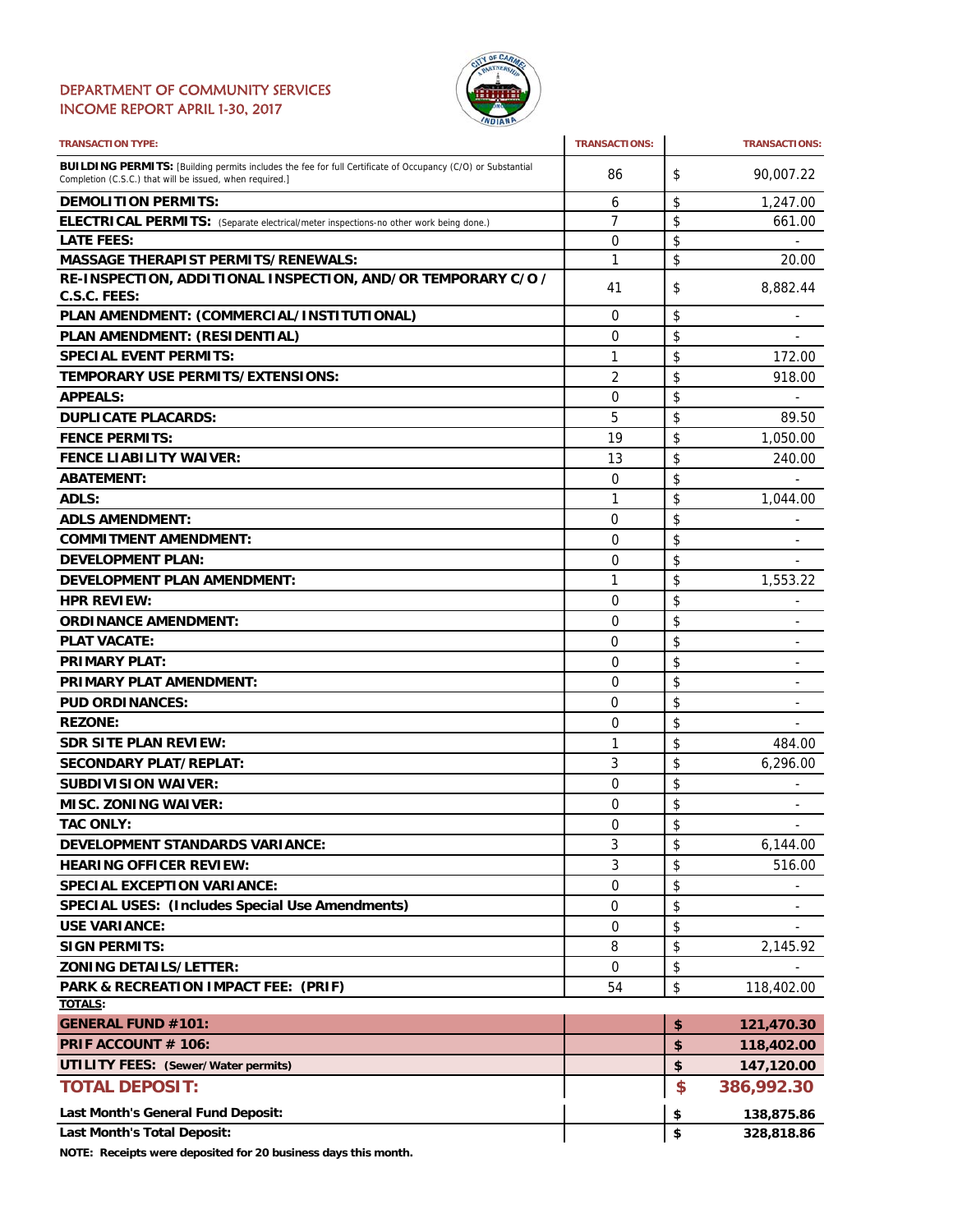#### **City of Carmel Monthly Permits Issued Page 1**

| Issue<br>Date | Status | Permi<br><b>NO</b> | Subdiv Name                                 | <b>Property Address</b>                | Permit Type Description             | Estimated<br>Cost of<br>Construction | Sq Ft    | Contractor Name                                          | <b>Contractor Address</b>    | Cont.City           | Cont.<br><b>State</b> | Cont<br>Zip  | Cont.Phone    | Propety Owner (as listed<br>per applicant) | Owner Adrs                     | Owner City          | Owner<br>State | Owner<br>Zip |
|---------------|--------|--------------------|---------------------------------------------|----------------------------------------|-------------------------------------|--------------------------------------|----------|----------------------------------------------------------|------------------------------|---------------------|-----------------------|--------------|---------------|--------------------------------------------|--------------------------------|---------------------|----------------|--------------|
| 04/03/17      |        | 7030049            |                                             | 931 N RANGE LINE RD                    | COMMERCIAL CELL TOWER               | \$19,000                             | 24       | MLITI                                                    | 2626 MIDWEST CT              | CHAMPAIGN           |                       | \$1822       | 217) 819-3040 | CITY OF CARMEL                             | 901 N RANGE LINE               |                     |                |              |
|               |        | 7030153            | WOODS AT SHELBORNE. THE                     | 3377 SHELBORNE WOODS PKWY              | RESIDENTIAL SINGLE FAMILY DWELLING  | \$591,000                            | 7.479    | PULTE HOMES OF INDIANA                                   | 11590 N MERIDIAN ST #530     | CARMEL              |                       | 46032        | 317) 575-2350 | PULTE HOMES                                | 1590 MERIDIAN ST N #530        | <b>CARMEL</b>       |                | 46032        |
|               |        | 7030165            | SPRINGMILL RIDGE                            | 3045 SOUTHAMPTON CT                    | RESIDENTIAL REMODEL                 | \$1,500                              | 2.800    | <b>WELTY, MATTHEW</b>                                    | 13045 SPOUTHAMPTON CT        | <b>ARMEL</b>        |                       | <b>CENAL</b> |               | <b>WELTY, MATTHEW</b>                      | <b>13045 SOUTHAMPTON</b>       | CARMEL              |                | 46032        |
|               |        | 7040004            |                                             | NORTH END OF 745 MOHAWK HILL DRIV      | LECTRICAL PERMIT/INSPECTION         | \$0                                  |          | <b>ELITE ELECTRIC</b>                                    | 2577 WILLOW LAKES E BLVD     | <b>GREENWOOD</b>    |                       | 16143        |               | <b>BUCKINGHAM COMPANIES</b>                | 941 N MERIDIAN ST              | <b>NDIANAPOLIS</b>  |                | 46204        |
| 04/04/17      |        | 7030114            |                                             | 5185 E MAIN ST - TRANSPORTATION BLDG   | INSTITUTIONAL REMODEL               | \$1,000,000                          | 16,800   | SKILLMAN CORPORATION                                     | 3834 S EMERSON AVE BLD A     | <b>NIANPOLIS</b>    |                       | 6203-3518    | 317) 783-6151 | CARMEL CLAY SCHOOLS                        | 5201 131ST ST EAST             | CARMEL              |                | 46033        |
|               |        | 7030121            |                                             | 3190 HAZEL DELL PKWY                   | OMMERCIAL TENANT FINISH             | \$85,000                             | 1,206    | MARK S ADAMS BLDG CORP                                   | 8058 BOWLINE DR              | <b>INDIANAPOLIS</b> |                       | 16236        |               | TDHC LLC                                   | 11911 LAKESIDE DR              | <b>ISHERS</b>       |                | 46038        |
|               |        | 7030143            | C W WIEDLER'S                               | 661 2ND AVE NE                         | RESIDENTIAL SINGLE FAMILY DWELLING  | \$498,000                            | 5.466    | NORTH RIDGE CONSTRUCTION                                 | PO BOX 823                   | WESTFIELD           |                       | 16074        | 13) 276-3684  | DRYDEN, STEVEN R & PAMELA N                | <b>34 AUDUBON DR</b>           | <b>CARMEL</b>       |                | 46032        |
|               |        | 7030160            | <b>EDEN PARK</b>                            | 3378 EDEN WY PL                        | <b>ESIDENTIAL PORCH ADDITION</b>    | \$3,000                              | 252      | KENDALL, JEFF                                            | 3378 EDEN WAY                | <b>ARMEL</b>        |                       | 16033        |               | KENDALL, JEFF                              | 3378 EDEN WAY                  | CARMEL              |                | 46033        |
|               |        | 703017             | <b>EDEN ESTATES</b>                         | 1656 EDEN ESTATES DR                   | RESIDENTIAL REMODE                  | \$13,853                             | 668      | MICHAELIS CORPORATION                                    | 2601 E 56TH ST               | <b>INDIANAPOLIS</b> |                       | 16220        | 317) 251-1935 | MALLON, JOHN & MICHELLE                    | 1656 EDEN ESTATES DR           | CARMEL              |                | 46033        |
| 04/06/17      |        | 7030166            | <b>STAFFORD PLACE</b>                       | 4264 PREVAIL DR E                      | RESIDENTIAL REMODEI                 | \$23,000                             | 154      | HANG, SHUOLUN                                            | 14264 E PREVAIL DR           | ARMEI               |                       | 16033        |               | ZHANG, SHUOLUN                             | 4264 E PREVAIL DR              | CARMEL              |                | 46033        |
|               |        | 7030183            | <b>GRAY OAKS</b>                            | 4713 WELLSWOOD BEND                    | RESIDENTIAL SINGLE FAMILY DWELLING  | \$523,000                            | 5.657    | OLD TOWN DESIGN                                          | 1132 S RANGELINE RD STE 200  | CARMEL              |                       | 16032        | 317) 626-8486 | <b>FARRER, THOMAS &amp; CYNTHIA</b>        | 4713 WELLSWOOD BEND            | CARMEI              |                | 46033        |
|               |        | 7040003            | <b>ILLAGE OF WESTCLAY</b>                   | 13134 BROAD ST                         | RESIDENTIAL SINGLE FAMILY DWELLING  | \$830,000                            | 8.300    | EDGEWOOD BUILDING CO., LLC 32 1ST ST NE                  |                              | <b>CARMEL</b>       |                       | 16032        | 317) 669-6315 | CULLUMBER, SCOTT & ANGELA                  | <b>1751 HALIFAX ST</b>         | <b>ARMEL</b>        |                | 46032        |
|               |        | 7040006            | SUNRISE ON THE MONON                        | 1469 MORNINGCREST CT                   | RESIDENTIAL SINGLE FAMILY DWELLING  | \$572,000                            | 5,728    | <b>DLD TOWN DESIGN</b>                                   | 1132 S RANGELINE RD STE 200  | <b>CARMEL</b>       |                       | 46032        | 317) 626-8486 | KATZ, TREVOR & SARAH                       | 469 MORNINGCREST CT            | <b>INDIANAPOLIS</b> |                | 46280        |
| 04/07/17      |        | 7010113            |                                             | <b>819 W CARMEL DR</b>                 | OMMERCIAL TENANT FINISH             | \$25,000                             | 3.328    | <b>HACIENDA LLC</b>                                      | 1073 OLIVER AVE              | <b>INDIANAPOLIS</b> |                       | 46221        | 317) 698-0517 | <b>MACARIO ROMAN</b>                       | 690 DOBBS FERRY DR             | <b>INDIANAPOLIS</b> |                | 46254        |
|               |        | 7030162            |                                             | 1700 N MERIDIAN ST - PHARMACY          | OMMERCIAL REMODEL                   | \$585,000                            | 2.600    | <b>IESSER CONSTRUCTION</b>                               | 2445 N MERIDIAN ST           | <b>INDIANAPOLIS</b> |                       | 46208        | 317) 576-9250 | IU HEALTH NORTH HOSPITAL                   | 11700 MERIDIAN ST N            | CARMEL              |                | 46032        |
| 04/10/17      |        | 7030181            |                                             | 445 E 111 ST                           | EMPORARY USE SPECIAL EVENT          | SO.                                  |          | PLEASANT GROVE UNITED METHOL 445 E 11TH ST               |                              | <b>INDIANAPOLIS</b> |                       | 16280        |               | PLEASANT GROVE METHODIST CHURC             | 445 111TH ST I                 | <b>NDIANAPOLIS</b>  |                | 46280        |
|               |        | 7040018            | MOFFITT FARM AT PRAIRIE VIEW                | 5919 SILAS MOFFITT WAY                 | ENCE PERMIT/INSPECTION              | \$0                                  |          | <b>STATEWIDE FENCE COMPANY</b>                           | 2301 CLINE AVE               | SCHERERVILLE        |                       | 16375        | 219) 318-2400 | KILEY, BRETT                               | <b>5919 SILAS MOFFIT WAY</b>   | <b>CARMEL</b>       |                | 46033        |
|               |        | 7040026            |                                             | S GUILDFORD RD                         | EMPORARY USE CONSTRUCTION FACILITY  | \$0                                  |          | C HART CO INC                                            | 805 CITY CENTER DR #120      | <b>ARMEL</b>        |                       | 6032         | 317) 573-4800 | ONE ONE SIX COLLEGE APARTMENTS I           | 305 CITY CENTER DR STE 120     | CARMEL              |                | 46033        |
|               |        | 7040031            |                                             | 582 S RANGE LINE RD                    | DEMOLITION                          | \$0                                  |          | HOOSIER EQUIPMENT SERVICE                                | 8149 NETWORK DF              | <b>LAINFIELD</b>    |                       | 16168        | 317) 838-8988 | CARMEL REDVELOPMENT COMMISSION             | 30 W MAIN ST #220              | CARMEL              |                | 46032        |
|               |        | 7040037            | JORDAN WOODS                                | 0904 TIMBER LN                         | ENCE PERMIT/INSPECTION              | \$0                                  |          | <b>MERIFENCE</b>                                         | 4340 HULL STREE <sup>-</sup> | <b>INDIANAPOLIS</b> |                       | 16226        |               | <b>JANET KISOR</b>                         | 10904 TIMBER LANE              | CARMEL              |                | 46032        |
|               |        | 7040043            | <b>BROOKSHIRE NORTH</b>                     | 12928 BROOKSHIRE PKWY                  | <b>ENCE PERMIT/INSPECTION</b>       | \$0                                  |          | <b>BRIAN MINTER</b>                                      | 12928 BROOKSHIRE PKWY        | CARMEL              |                       | 16033        |               | BRIAN AND JOY MINTER                       | <b>12928 BROOKSHIRE PKWY</b>   | CARMEL              |                | 46033        |
|               |        | 704004             | PARK MEADOWS AT THE PARKS AT 13515 DUNES DR |                                        | <b>ENCE PERMIT/INSPECTION</b>       | \$0                                  |          | ANDREW EDDLEMAN                                          | 13515 DUNES DR               | CARMEL              |                       | 16032        |               | ANDREW EDDLEMAN                            | 3515 DUNES DR                  | <b>CARMEL</b>       |                | 46032        |
| 04/11/17      |        | 7030069            | <b>ASHTON</b>                               | 4451 PLYMOUTH ROCK DR                  | <b>ENCE PERMIT/INSPECTION</b>       | SO.                                  |          | BULLSEYE FENCE DESIGN INC.                               | PO BOX 941                   | NOBLESVILLE         |                       | 6061-0941    | 317) 774-0197 | JOHN AND NICOLE HEBERT                     | <b>4451 PLYMOUTH ROCK DR</b>   | CARMEL              |                | 46033        |
|               |        | 7030130            | <b>BELLEWOOD</b>                            | 4436 REPASS DR                         | RESIDENTIAL SWIMMING POOL           | \$57,000                             | 1.452    | MUD SLINGER POOL                                         | 5575 ELMWOOD AVE., #D        | <b>INDIANAPOLIS</b> |                       | 46203        | 317) 650-5131 | <b>MASON, KRISTEN</b>                      | 4436 REPASS DR                 | CARMEL              |                | 46074        |
|               |        | 7030159            | DAVID WILKINSON'S ADDITION                  | 120 1ST AVE NE                         | DEMOLITION                          | SO                                   |          | CASEY-BERTRAM CONSTRUCTION 5780 E 25TH ST                |                              | <b>INDIANAPOLIS</b> |                       | 16218        | 317) 546-3366 | WEDGEWOOD BUILDING CO., LLC                | 32 1ST ST NE                   | <b>ARMEL</b>        |                | 46032        |
|               |        | 7030191            |                                             | <b>VORK DONE IN CLIENTS</b>            | MASSAGE THERAPIST PERMIT            | \$0                                  | $\Omega$ | WANG, XIUJUN                                             | 1924 FRANKLIN BLVD #C        | <b>ARMEI</b>        |                       | 46032        | 317) 902-3668 | SELF OWNED BUSINESSS                       | VORK DONE IN CLIENTS HOMES     | CARMEL              |                | 46032        |
|               |        | 7040021            |                                             | 2288 W 136TH ST                        | EMOLITION                           | \$0                                  |          | WEIHE CONSTRUCTION                                       | 15215 STONY CREEK WAY        | NOBLESVILLE         |                       | 03061        |               | PITTMAN PARTNERS                           | 12821 E NEW MARKET ST #310     | ARMFI:              |                | 46032        |
|               |        | 7040053            | <b>ROLLING MEADOWS</b>                      | 17 ROLLING HILL DR                     | <b>ENCE PERMIT/INSPECTION</b>       | \$0                                  | $\Omega$ | <b>HURT, BRIAN</b>                                       | 6046 MARGAUX LANE            | <b>INDIANAPOLIS</b> |                       | 16220        |               | TESZLER, NATALI                            | 117 ROLLING HILL DR            | <b>ARMEL</b>        |                | 46032        |
| 04/12/17      |        | 7030163            |                                             | 2900 HAZEL DELL PKW                    | <b>INSTITUTIONAL REMODEL</b>        | \$550,000                            | 6.000    | NORTHVIEW CHRISITAN LIFE CHUR 12900 HAZEL DELL PKWY      |                              | CARMEL              |                       | 16033        |               | NORTHVIEW CHRISTIAN LIFE CHURC             | 12900 HAZEL DELL PKWY          | CARMEL              |                | 46033        |
|               |        | 7030168            | <b>OVERBROOK FARMS</b>                      | 4492 OVERBROOK DR                      | RESIDENTIAL DECK ADDITION           | \$15,000                             | 490      | THE MASTERS MARK BUILDERS,                               | LL 1250 HIGHLAND LAKE WAY    | <b>BROWNSBURG</b>   |                       | 16112        | 317) 710-2720 | WHITE, JESSEZ & RHONDA                     | 4492 OVERBROOK DR              | CARMEL              |                | 46032        |
|               |        | 7040010            | <b>ASHMOOR</b>                              | 3453 YANCEY P                          | RESIDENTIAL SINGLE FAMILY DWELLING  | \$300,000                            | 8,250    | ALATLANTIC HOMES OF INDIAN                               | 9025 NORTH RIVER RD, SUITE   | <b>INDIANAPOLIS</b> |                       | 16240        | 317) 846-2783 | CALATLANTIC HOMES OF INDIANA INC           | 0025 NORTH RIVER RD, SUITE 100 | <b>INDIANAPOLIS</b> |                | 46240        |
|               |        | 7040011            | CROSSFIELDS                                 | 2495 DURBIN DR                         | RESIDENTIAL PORCH ADDITION          | \$150,000                            | 775      | CIRCLE CITY CONTRACTORS                                  | 8070 CASTLETON RD            | <b>INDIANAPOLIS</b> |                       | 46250        | 317) 710-7827 | <b>KRAFT, DAN</b>                          | 2495 DURBIN DR                 | <b>CARMEL</b>       |                | 46032        |
|               |        | 7040060            |                                             | 3 CENTER GREEN                         | <b>EMPORARY USE SPECIAL EVENT</b>   | SO.                                  | $\Omega$ | BOOTH TARKINGTON CIVIC THEATE 3 CENTER GREEN ST, STE 200 |                              | CARMEL              |                       | 46032        |               | CARMEL THEATER DEVELOPMENT COR             | 11711 N PENNSYLVANIA PKWY #200 | CARMEL              |                | 46032        |
|               |        | 7040064            |                                             | BEHIND 14407 & 14401 CHARIOT'S WHISPEF | ELECTRICAL PERMIT/INSPECTION        | \$0                                  |          | KINDER ELECTRIC                                          | 9087 TECHNOLOGY DRIVE        | <b>ISHERS</b>       |                       | 46038        | 317) 842-0809 | SADDLE CREEK                               | 4140 ESPIRIT DR                | CARMEL              |                | 46032        |
| 04/13/17      |        | 7040022            |                                             | 200 S RANGE LINE RD #244               | OMMERCIAL TENANT FINISH             | \$32,250                             | 1,682    | CAPITOL CONSTRUCTION SERVICE 11051 VILLAGE SQUARE LN     |                              | <b>ISHERS</b>       |                       | 46038        | 317) 574-5488 | INDIANA DESIGN CENTER LLC                  | 770 THIRD AVE SW               | CARMEL              |                | 46032        |
|               |        | 7040025            | <b>SPRINGMILL STREAMS</b>                   | 2978 BRIGHTON LN                       | RESIDENTIAL ADDITION-ROOM(S)        | \$120,000                            | 452      | DAN ELLIOTT, INC                                         | 6751 CLARA ST                | <b>NDIANAPOLIS</b>  |                       | 16250        | 317) 849-9138 | MURPHY, JOHN & CAMILLE                     | <b>12978 BRIGHTON LANE</b>     | <b>CARMEL</b>       |                | 46032        |
|               |        | 7040042            | <b>NFWARK</b>                               | 21 SHOSHONE DR                         | ESIDENTIAL ADDITION-ROOM(S)         | \$81,000                             | 142      | <b>SETTUM ASSOCIATES INC</b>                             | 4984 W SMITHVALLEY RD        | <b>GREENWOOD</b>    |                       | 6142-9021    | 317) 888-5681 | HARTMAN, RYAN AND LAURA                    | <b>21 SHOSHONE DR</b>          | <b>CARMEL</b>       |                | 46032        |
|               |        | 7040051            | <b>VILLAGE OF WESTCLAY</b>                  | 13197 FROGMORE ST                      | <b>ENCE PERMIT/INSPECTION</b>       | \$0                                  |          | AMERIFENCE                                               | 4340 HULL STREET             | <b>INDIANAPOLIS</b> |                       | 16226        |               | KOLP. TOM & JILL                           | 13197 FROGMORE ST              | CARMEI              |                | 46032        |
|               |        | 7040075            | WOODLAND SPRINGS                            | 3710 BRIAN PL                          | <b>ENCE PERMIT/INSPECTION</b>       | \$0                                  |          | CAPITAL CITY FENCE                                       | 920 E OHIO ST                | <b>INDIANAPOLIS</b> |                       | 16202        |               | ALEXANDER, DAVE                            | 3710 BRIAN PL                  | <b>FISHERS</b>      |                | 46033        |
|               |        | 7040079            |                                             | 130 NW THIRD AVE                       | LECTRICAL PERMIT/INSPECTION         | \$0                                  |          | SOLID GROUND ELECTRIC                                    | 907 E HUNTSTEAD LN           | <b>INDIANAPOLIS</b> |                       | 16227        | 317) 698-0835 | CORNE, MICHAEL                             | 130 THIRD AVE NW               | CARMEL              |                | 46032        |
|               |        | 7040087            | WALTER'S ROLLING ACRES                      | 4 CIRCLE DR                            | <b>ELECTRICAL PERMIT/INSPECTION</b> | \$0                                  |          | HONESTO, ARMANDO                                         | 14 CIRCLE DR                 | <b>ARMEL</b>        |                       | 16032        | 317) 371-8362 | HONESTO, ARMANDO                           | 14 CIRCLE DR                   | CARMEL              |                | 46032        |
| 04/14/17      |        | 16090151           |                                             | 211 2ND AVE SW - CELL TOWER            | COMMERCIAL CELL TOWER               | \$10,000                             | 100      | DEERFIELD CONSTRUCTION                                   | 14927 NEW AVE                | OCKPORT             |                       | 044          | 815) 588-1094 | CITY OF CARMEL                             | 1 CIVIC SQ                     | <b>CARMEL</b>       |                | 46033        |
|               |        | 7030161            |                                             | 1374 S RANGE LINE RD                   | COMMERCIAL TENANT FINISH            | \$150,000                            | 2.988    | CAPITOL CONSTRUCTION SERVIC                              | CE 11051 VILLAGE SQUARE LN   | <b>ISHERS</b>       | IN                    | 46038        | 317) 574-5488 | <b>KITE REALTY GROUP</b>                   | 30 S MERIDIAN ST #1100         | <b>INDIANAPOLIS</b> |                | 46204        |
|               |        | 7040007            | <b>WESTMONT</b>                             | 3968 FINNHORSE DF                      | RESIDENTIAL DECK ADDITION           | \$4,400                              | 260      | INKOVICH, JENNIFER                                       | 3968 FINNHORSE DR            | CARMEL              |                       | 46032        |               | ZINKOVICH, JENNIFER                        | 3968 FINNHORSE DR              | CARMEL              |                | 46032        |
|               |        | 7040013            | TALLYN'S RIDGE                              | 4375 TRAHAN DRIVE                      | RESIDENTIAL SINGLE FAMILY DWELLING  | \$333,000                            | 7,506    | <b>ISCHER HOMES</b>                                      | 6602 E. 75TH ST STE 400      | <b>INDIANAPOLIS</b> |                       | 16250        | 317) 348-2500 | <b>FISCHER HOMES</b>                       | 6602 E. 75TH ST STE 400        | NDIANAPOLIS         |                | 46250        |
|               |        | 7040014            |                                             | 1529 N SPRING MILL RD #300             | OMMERCIAL ACCESSORY STRUCTURE       | \$24,000                             | 343      | <b>IE SMART PERGOLA</b>                                  | 12958 BRIGHTON AVE           | <b>ARMEL</b>        |                       | 16032        |               | CBRE ASSET SERVICES                        | 3500 KEYSTONE CROSSING #170    | NDIANAPOLIS         |                | 46240        |
|               |        | 7040016            | <b>BRINDLEY SUBDIVISION</b>                 | 824 E 106TH ST                         | RESIDENTIAL SINGLE FAMILY DWELLING  | \$250,140                            | 4.548    | ILLAR HOMES & REMODELING                                 | 6444 DOVER RD                | <b>INDIANAPOLIS</b> |                       | 6250         | 17) 557-3485  | <b>BRINDLEY, DUNCAN</b>                    | 1824 E 106TH ST.               | <b>NDIANAPOLIS</b>  |                | 46280        |
|               |        | 7040020            | <b>BRINDLEY SUBDIVISION</b>                 | 828 E 106TH ST                         | RESIDENTIAL SINGLE FAMILY DWELLING  | \$230,670                            | 4.194    | ILLAR HOMES & REMODELING                                 | 6444 DOVER RD                | NDIANAPOLIS         |                       | 16250        | 317) 557-3485 | BRINDLEY, ANDREW C                         | <b>3051 HEYWARD DRIVE</b>      | <b>NDIANAPOLIS</b>  |                | 46250        |

**Total Permits: Total Estimated Cost of Construction: \$21,311,241.00 131 Total Sq.Ft.: 293,088**

**Status(Stat Column) codes mean: O=Open/incomplete; C=Closed/completed (includes completed permits where C/O's are not issued-like demolition or separate electrical permits); E=Expired-project may or may not have been completed, but no inspections have been scheduled. V=VOID-Permit voided.**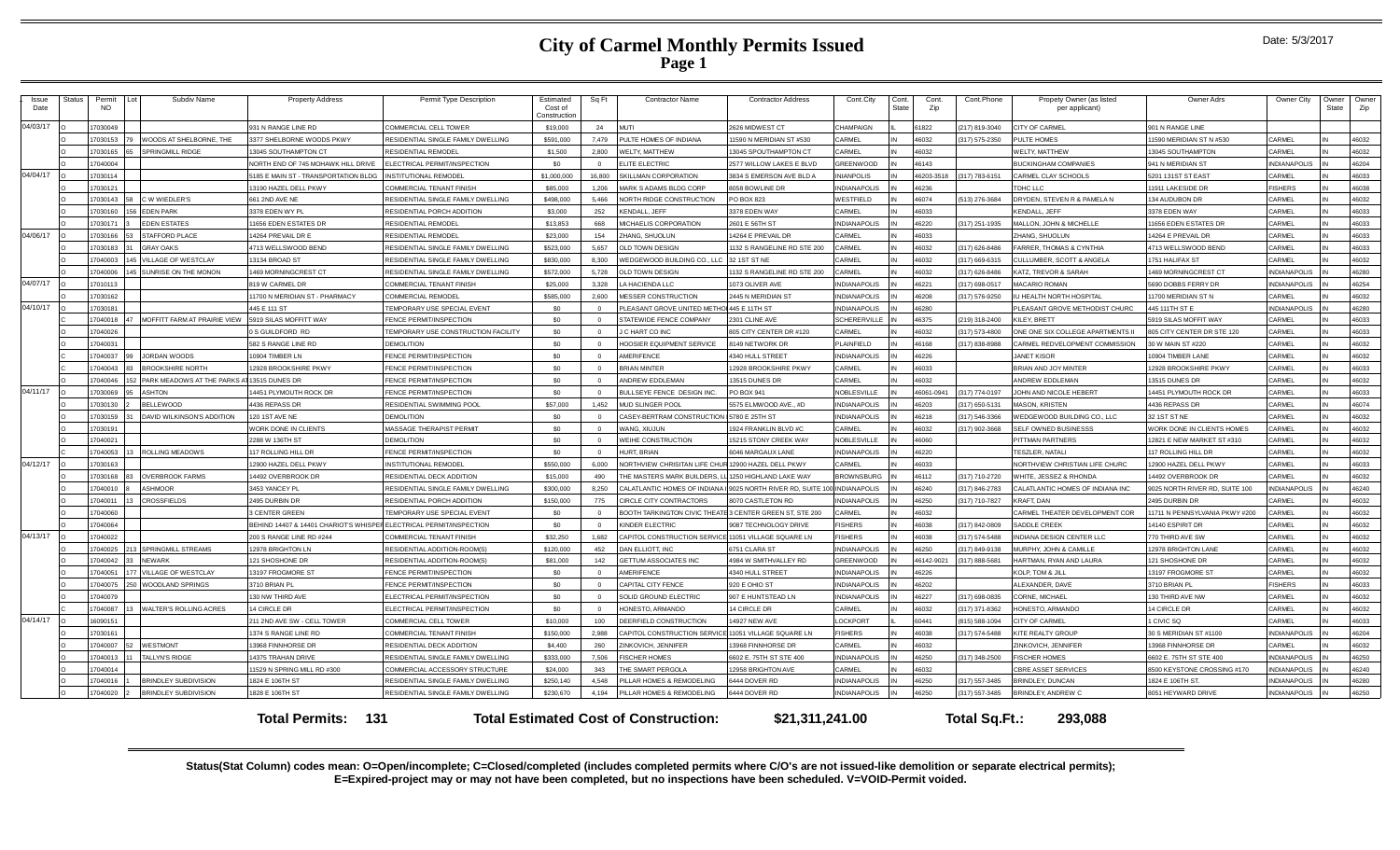#### **City of Carmel Monthly Permits Issued Page 2**

| <b>Issue</b><br>Date | Status | Permit<br><b>NO</b> | Subdiv Name                              | <b>Property Address</b>                                           | Permit Type Description              | Estimated<br>Cost of<br>Constructio | Sq Ft          | <b>Contractor Name</b>                       | <b>Contractor Address</b>         | Cont.City           | Cont.<br><b>State</b> | Cont.<br>Zip | Cont.Phone     | Propety Owner (as listed<br>per applicant) | Owner Adrs                      | Owner City          | Owner<br>State | Owner<br>Zip |
|----------------------|--------|---------------------|------------------------------------------|-------------------------------------------------------------------|--------------------------------------|-------------------------------------|----------------|----------------------------------------------|-----------------------------------|---------------------|-----------------------|--------------|----------------|--------------------------------------------|---------------------------------|---------------------|----------------|--------------|
| 04/14/17             |        | 7040028             |                                          | 580 E CARMEL DR #10                                               | <b>COMMERCIAL REMODEL</b>            | \$45,000                            | 1.551          | <b>MARKSMEN CONSTRUCTION</b>                 | <b>435 BROOKVILLE WAY SUITE I</b> | <b>INDIANAPOLIS</b> |                       | 46239        | 317) 844-3993  | CUSHMAN & WAKEFIELD                        | 850 DEPAUW BLVD                 | INDIANAPOLIS        |                | 46032        |
|                      |        | 7040035             | <b>OVERBROOK FARMS</b>                   | 14354 OVERBROOK DR                                                | RESIDENTIAL SINGLE FAMILY DWELLING   | \$484,400                           | 9,090          | <b>FISCHER HOMES</b>                         | 602 E. 75TH ST STE 400            | NDIANAPOLIS         |                       | 46250        | 317) 348-2500  | <b>FISCHER HOMES</b>                       | 602 E. 75TH ST STE 400          | <b>INDIANAPOLIS</b> |                | 46250        |
|                      |        | 7040038             | TALLYN'S RIDGE                           | <b>4423 TRAHAN DRIVE</b>                                          | RESIDENTIAL SINGLE FAMILY DWELLING   | \$359,799                           | 7.325          | <b>FISCHER HOMES</b>                         | 602 E. 75TH ST STE 400            | <b>NDIANAPOLIS</b>  |                       | 16250        | 317) 348-2500  | <b>FISCHER HOMES</b>                       | 602 E. 75TH ST STE 400          | <b>INDIANAPOLIS</b> |                | 46250        |
|                      |        | 7040071             | <b>SPRINGMILL STREAMS</b>                | 644 NOTTINGHAM CT                                                 | RESIDENTIAL ADDITION-ROOM(S)         | \$250,000                           | 645            | SHAMROCK BUILDERS                            | 800 WESTPOINT DR #200             | NDIANAPOLIS         |                       | 46256        | 317) 863-3358  | <b>KAVANAUGH, KEVIN &amp; YOLANDA</b>      | <b>644 NOTTINGHAM CT</b>        | CARMEL              |                | 46032        |
|                      |        | 7040100             | <b>WESTON RIDGE</b>                      | 10909 VALLEY FORGE CIR                                            | ELECTRICAL PERMIT/INSPECTION         | \$0                                 | $\Omega$       | <b>MISTER SPARKY</b>                         | 5561 W. 74TH ST                   | <b>INDIANAPOLIS</b> |                       | 83661        | 317) 874-8748  | MACK RAILEY                                | 0909 VALLEY FORGE CIF           | CARMEI              |                | 46032        |
| 04/17/17             |        | 7030177             | <b>ILLAGE OF WESTCLAY</b>                | 1785 BEAUFAIN ST                                                  | RESIDENTIAL SINGLE FAMILY DWELLING   | \$889.945                           | 6.620          | WILLIAMS CUSTOM ART BUILDERS                 | 5157 LONG COVE BLVD               | CARMEL              | <b>IN</b>             | <b>22081</b> | (317) 577-9904 | DRAKE, LUKE & JANELLE                      | 3002 DEERSTYNE GREEN            | CARMEL              |                | 46032        |
|                      |        | 7040047             | WOODLAND SPRINGS                         | 11428 W LAKESHORE DR                                              | <b>RESIDENTIAL REMODEL</b>           | \$35,000                            | 520            | JARRETT, ROBIN                               | 0722 INDIGO CT                    | CARMEL              | IN                    | 46038        |                | VAIRO, JOE                                 | 1428 W LAKESHORE DR             | CARMEL              |                | 46033        |
|                      |        | 7040067             | ACKSON'S GRANT ON WILLIAMS (540 DYLAN DR |                                                                   | RESIDENTIAL SINGLE FAMILY DWELLING   | \$520,000                           | 4.289          | HOMES BY MCKENZIE                            | <b>1631 LISBORN DF</b>            | CARMEL              | <b>IN</b>             | 46033        |                | HOMES BY MCKENZIE                          | <b>4631 LISBORN DR</b>          | CARMEL              |                | 46032        |
|                      |        | 7040069             |                                          | 1438 W MAIN ST #105 & #106                                        | COMMERCIAL TENANT FINISH             | \$110,000                           | 3.366          | <b>BROWNING CONSTRUCTION INC</b>             | 100 W 96TH ST #250                | <b>NDIANAPOLIS</b>  |                       | 16278        | 317) 344-7373  | <b>BROWNING INVESTMENTS</b>                | 100 W 96TH ST #250              | INDIANPOLIS         |                | 46278        |
|                      |        | 7040076             |                                          | 14390 CLAY TERRACE BLVD                                           | TEMPORARY USE SPECIAL EVENT          | \$0                                 | $\Omega$       | <b>CLASSIC RENTAL</b>                        | 333 E 86TH ST                     | <b>INDIANAPOLIS</b> |                       | 46240        | 317) 253-0586  | <b>SIMON PROPERTIES</b>                    | 4390 CLAY TERRACE BLVD          | CARMEL              |                | 46032        |
|                      |        | 7040106             | ROHRER WOODS                             | 762 GRACE CT                                                      | FENCE PERMIT/INSPECTION              | \$0                                 | $\Omega$       | <b>CHRISTOPHER POISON</b>                    | 62 GRACE CT                       | CARMEL              | <b>IN</b>             | 46032        |                | CHRISTOPHER POISSON                        | 62 GRACE CT                     | CARMEL              |                | 46032        |
|                      |        | 17040108            | <b>CARMEL STATION</b>                    | 12508 BROOKLINE ST                                                | FENCE PERMIT/INSPECTION              | \$0                                 | $\overline{0}$ | <b>XING JIANG</b>                            | 2508 BROOKLINE ST                 | CARMEL              |                       | 46032        |                | <b>XING JIANG</b>                          | 2508 BROOKLINE ST               | CARMEL              |                | 46032        |
|                      |        | 7040112             | BRANDYWINE                               | 3879 SHELBORNE CT                                                 | FENCE PERMIT/INSPECTION              | \$0                                 | $\Omega$       | AMERIFENCE                                   | 340 HULL STREET                   | NDIANAPOLIS         |                       | 8226         |                | SANDY HODGSON                              | 879 SHEI BORNE CT               | CARMEL              |                | 46032        |
| 04/18/17             |        | 7040040             | BONBAR AT MONON LAKE                     | 1071 SERENITY CT                                                  | RESIDENTIAL SINGLE FAMILY DWELLING   | \$357.540                           | 4,516          | <b>M/I HOMES</b>                             | 500 KEYSTONE CROSSING             | <b>INDIANAPOLIS</b> |                       | 16240        | 317) 255-9900  | <b>M/I HOMES</b>                           | 500 KEYSTONE CROSSING STE 590   | <b>INDIANAPOLIS</b> |                | 46240        |
|                      |        | 7040119             | BAYHILL AT WATERSTONE                    | 4828 SNOWBERRY BAY CT                                             | FENCE PERMIT/INSPECTION              | sn.                                 | $\Omega$       | BULLSEYE FENCE DESIGN INC.                   | O BOX 941                         | <b>NOBLESVILLE</b>  |                       | 16061-0941   | 317) 774-0197  | <b>SCOTT TURNER</b>                        | 828 SNOWBERRY BAY CT            | <b>ARMEL</b>        |                | 46033        |
| 04/19/17             |        | 7040024             | <b>FRANK F HAWKINS ADDITION</b>          | 260 SW SECOND ST                                                  | RESIDENTIAL SINGLE FAMILY DWELLING   | \$640,000                           | 5.994          | <b>OLD TOWN DESIGN</b>                       | 132 S RANGELINE RD STE 200        | <b>ARMEI</b>        |                       | 6032         | 317) 626-8486  | PHILLIPS, NANCY I                          | 918 AUTUMN DOGWOOD WAY          | <b>INGWOOD</b>      |                | 77345        |
|                      |        | 7040033             | JACKSON'S GRANT ON WILLIAMS              | 1152 FRENZEL PKW                                                  | RESIDENTIAL SINGLE FAMILY DWELLING   | \$678.381                           | 6.266          | DAVID WEEKLEY HOMES                          | 9310 NORTH MERIDIAN STREET        | <b>INDIANAPOLIS</b> |                       | 03981        | (317) 669-8500 | DAVID WEEKLEY HOMES                        | 9310 NORTH MERIDIAN STREET, STE | <b>INDIANAPOLIS</b> |                | 46260        |
|                      |        | 7040085             | <b>/ILLAGE OF WESTCLAY</b>               | 13218 BROAD ST                                                    | TEMPORARY USE MODEL HOME             | S <sub>0</sub>                      | $\Omega$       | WEDGEWOOD BUILDING CO., LLC                  | 32 1ST ST NE                      | CARMEL              | IN                    | 46032        | (317) 669-6315 | WEDGEWOOD BUILDING CO., LLC                | 32 1ST ST NE                    | CARMEL              |                | 46032        |
| 04/20/17             |        | 7030040             | <b>HADLEY GROVE</b>                      | 13219 REGINA CT                                                   | RESIDENTIAL DECK ADDITION            | \$4,000                             | 256            | BARNHART, JEFFREY                            | 3219 REGINA CT                    | CARMEL              |                       | 46074        |                | <b>BARNHART, JEFFREY</b>                   | 3219 REGINA CT                  | CARMEL              |                | 46074        |
|                      |        | 7040001             | ONGRIDGE ESTATES                         | 4186 LISTON DR                                                    | RESIDENTIAL DECK ADDITION            | \$13,000                            | 430            | SMB CREATIVE CARPENTRY                       | 508 N 12TH ST                     | <b>NOVLESVILLE</b>  |                       | 03064        | 317) 773-3602  | SHEEHAN, TIMOTHY & BREANN                  | 186 LISTON DR                   | <b>CARMEL</b>       |                | 46074        |
|                      |        | 7040008             | <b>FOSTER ESTATES</b>                    | 2874 MARALICE DR                                                  | RESIDENTIAL PORCH ADDITION           | \$20,300                            | 108            | <b>GARRETSON CUSTOM FRAMING</b>              | 0567 DEER RDIGE RD                | NOBLESVILLE         |                       | 08084        | 317) 442-1901  | COVAL, BOB                                 | 874 MARALICE DR                 | <b>CARMEL</b>       |                | 46033        |
|                      |        | 7040027             | THE PRESERVE AT BEAR CREEK               | 14229 EVERGREEN TRAIL                                             | TEMPORARY USE MODEL HOME             | \$0                                 |                | PULTE HOMES OF INDIANA                       | 590 N MERIDIAN ST #530            | CARMEL              |                       | 6032         | 317) 575-2350  | PULTE HOMES                                | 1590 MERIDIAN ST N #530         | CARMEL              |                | 46032        |
|                      |        | 7040029             |                                          | 210 E MAIN ST                                                     | <b>DEMOLITION</b>                    | \$0                                 | $\sqrt{2}$     | HOME PRO IMPROVEMENT                         | 330 E 86TH ST                     | <b>INDIANAPOLIS</b> |                       | 46240        | (317) 985-0676 | MSCG, LLC                                  | 3470 ALLISON POINTE BLVD #222   | <b>INDIANAPOLIS</b> |                | 46250        |
|                      |        | 17040044            | <b>WESTMONT</b>                          | 13902 PINTO DR                                                    | <b>RESIDENTIAL REMODEL</b>           | \$23,256                            | 681            | CMH BUILDERS INC                             | <b>8847 COMMERCE PARK PLACE</b>   | <b>INDIANAPOLIS</b> |                       | 46268        | (317) 714-6536 | COSKUN, TAMER                              | 3902 PINTO DR                   | CARMEL              |                | 46032        |
|                      |        | 7040045             | <b>WESTMONT</b>                          | 13957 DANUBE DR                                                   | RESIDENTIAL REMODEL                  | \$38,995                            | 1,263          | CMH BUILDERS INC                             | 847 COMMERCE PARK PLACE           | <b>NDIANAPOLIS</b>  |                       | 16268        | (317) 714-6536 | CHOI, DAVID & MIN                          | 3957 DANUBE DR                  | CARMEL              |                | 46032        |
|                      |        | 7040065             | DAVID WILKINSON'S ADDITION               | 211 N RANGE LINE RD                                               | RESIDENTIAL DETACHED GARAGE OR CARPO | \$30,000                            | 988            | COACH HOUSE GARAGES                          | OO MILL STREET                    | <b>ARTHUR</b>       |                       | 1911         | 217) 543-5102  | COMPTON, JOHN M                            | 1 RANGELINE RD N                | CARMEL              |                | 46032        |
|                      |        | 7040095             | <b>FOSTER ESTATES</b>                    | 14347 JEREMY DR                                                   | <b>RESIDENTIAL REMODE</b>            | \$50,000                            | 300            | MILLER, AMY                                  | 1422 E LAKESHORE DR               | CARMEL              |                       | 46033        | (317) 625-2809 | DOYLE, RYAN & JULIE                        | 4347 JEREMY DR                  | CARMEL              |                | 46033        |
|                      |        | 7040096             | <b>BROOKSHIRE NORTH</b>                  | 12916 ANDOVER DR                                                  | <b>RESIDENTIAL REMODEL</b>           | \$50,000                            | 500            | MILLER, AMY                                  | 1422 E LAKESHORE DR               | CARMEL              |                       | 22031        | (317) 625-2809 | GAHL, CHRISTOPHER T                        | 2916 ANDOVER                    | CARMEL              |                | 46033        |
|                      |        | 7040097             | WOODS AT WILLIAMS CREEK. THE             | 13723 COLDWATER DR                                                | RESIDENTIAL SWIMMING POOL            | \$50,000                            | 800            | <b>HENDRICK POOL</b>                         | 383 W PENDLETON PIKE              | <b>MCCORDSVILLE</b> |                       | 46055        | (317) 335-2660 | MOFFITT, BARRY S & JULIA I                 | 3723 COLDWATER DI               | CARMEL              |                | 46032        |
|                      |        | 17040107            | TRAILS AT HAYDEN RUN. THE                | 3218 WINNINGS LANE                                                | RESIDENTIAL REMODEL                  | \$40,000                            | 235            | <b>GUYCO</b>                                 | 50 VISTA PARK WAY                 | <b>AVON</b>         | <b>IN</b>             | 46123        | (317) 272-2236 | WALKEY, KEVIN & COLLEEN                    | 3218 WINNINGS LANE              | CARMEL              |                | 46074        |
|                      |        | 7040109             | <b>VOODLAND SPRINGS</b>                  | 3615 TWIN SPRINGS DR                                              | RESIDENTIAL REMODEL                  | \$5,000                             | 48             | <b>MCHENRY, ERIC SR</b>                      | 12 E 161ST ST                     | WESTFIELD           |                       | 46074        |                | DONELY, BRIAN                              | 615 TWIN SPRINGS DR             | CARMEL              |                | 46033        |
|                      |        | 7040114             | <b>ALLYN'S RIDGE</b>                     | 3290 TAMERLANE PLACE                                              | RESIDENTIAL SINGLE FAMILY DWELLING   | \$338,000                           | 7.007          | <b>FISCHER HOMES</b>                         | 602 E. 75TH ST STE 400            | <b>NDIANAPOLIS</b>  |                       | 16250        | 317) 348-2500  | <b>FISCHER HOMES</b>                       | 6602 E 75TH ST #400             | <b>NDIANAPOLIS</b>  |                | 46250        |
|                      |        | 7040135             | <b>FOSTER GROVE</b>                      | 4738 BEDFORD DR                                                   | FENCE PERMIT/INSPECTION              | \$0                                 | $\Omega$       | BULLSEYE FENCE DESIGN INC.                   | PO BOX 941                        | <b>NOBLESVILLE</b>  |                       | 16061-0941   | 317) 774-0197  | NOAH GREGG                                 | 738 BEDFORD DRIVE               | CARMEL              |                | 46033        |
|                      |        | 17040137            |                                          | 55 E 111TH ST                                                     | TEMPORARY USE SPECIAL EVENT          | \$0                                 | $\Omega$       | A CLASSIC RENTAL                             | 333 E 86TH ST                     | <b>INDIANAPOLIS</b> |                       | 46240        | 317) 253-0586  | DELTA FAUCET COMPANY                       | 55 111 TH ST                    | <b>INDIANAPOLIS</b> |                | 46280        |
|                      |        | 7040139             | SADDLE CREEK                             | 14189 CHARITY CHASE CIR                                           | FENCE PERMIT/INSPECTION              | \$0                                 | $\overline{0}$ | GLIDDEN FENCE CO, INC                        | <b>O BOX 481</b>                  | WESTFIELD           |                       | 46074        | 317) 867-5140  | MAZZINI, JOHN E & ALISON J                 | 4189 CHARITY CHASE CIR          | CARMEL              |                | 46074        |
|                      |        | 17040140            | <b>LONG BRANCH ESTATES</b>               | 3917 HEATHFIELD CT                                                | FENCE PERMIT/INSPECTION              | \$0                                 | $\Omega$       | GLIDDEN FENCE CO. INC                        | PO BOX 481                        | WESTFIELD           |                       | 46074        | (317) 867-5140 | OBEROI, BALJIT S & CHIRJEEV K              | 917 HEATHFIELD CT               | <b>ZIONSVILLE</b>   |                | 46077        |
|                      |        | 7040144             | <b>BUCKHORN ESTATES</b>                  | 14022 STAGHORN DF                                                 | FENCE PERMIT/INSPECTION              | \$0                                 | $\Omega$       | <b>IMPERIAL FENCE</b>                        | 00 ACADEMY STREET                 | GREENWOOD           |                       | 46143        | (317) 888-3241 | CULPEPPER, BILL & KRISPEN                  | 4022 STAGHORN DR                | CARMEL              |                | 46032        |
| 04/21/17             |        | 7040074             | RIDGE AT THE LEGACY. THE                 | 14539 ARNETT DR                                                   | RESIDENTIAL SINGLE FAMILY DWELLING   | \$300,000                           | 5.626          | CALATLANTIC HOMES OF INDIANA                 | 9025 NORTH RIVER RD, SUITE        | <b>INDIANAPOLIS</b> |                       | 16240        | 317) 846-2783  | CALATLANTIC HOMES OF INDIANA INC           | 025 NORTH RIVER RD, SUITE 100   | <b>NDIANAPOLIS</b>  |                | 46240        |
|                      |        | 7040081             | THE MEADOWS AT THE LEGACY                | 6991 ALICE PAUL LN                                                | RESIDENTIAL SINGLE FAMILY DWELLING   | \$275,000                           | 4,399          | CALATLANTIC HOMES OF INDIA                   | 025 NORTH RIVER RD, SUITE         | <b>INDIANAPOLIS</b> |                       | 46240        | (317) 846-2783 | CALATLANTIC HOMES OF INDIANA INC           | 025 NORTH RIVER RD, SUITE 100   | <b>INDIANAPOLIS</b> |                | 46240        |
|                      |        | 7040083             | THE MEADOWS AT THE LEGACY                | 6977 ALICE PAUL LN                                                | RESIDENTIAL SINGLE FAMILY DWELLING   | \$270,000                           | 4.971          | CALATLANTIC HOMES OF INDIAN                  | 025 NORTH RIVER RD, SUITE         | <b>INDIANAPOLIS</b> |                       | 46240        | (317) 846-2783 | CALATLANTIC HOMES OF INDIANA INC           | 025 NORTH RIVER RD, SUITE 100   | <b>INDIANAPOLIS</b> |                | 46240        |
|                      |        | 7040089             | <b>ILLAGE OF WESTCLAY</b>                | 12741 APSLEY LN                                                   | RESIDENTIAL SINGLE FAMILY DWELLING   | \$274,000                           | 2.339          | PULTE HOMES OF INDIANA                       | 1590 N MERIDIAN ST #530           | CARMEL              |                       | 46032        | (317) 575-2350 | PULTE HOMES                                | 590 MERIDIAN ST N #530          | CARMEL              |                | 46032        |
|                      |        | 7040091             | <b>VILLAGE OF WESTCLAY</b>               | 12735 APSLEY LN                                                   | RESIDENTIAL SINGLE FAMILY DWELLING   | \$270,000                           | 2.339          | PULTE HOMES OF INDIANA                       | 1590 N MERIDIAN ST #530           | CARMEL              | <b>IN</b>             | 46032        | (317) 575-2350 | PULTE HOMES                                | 1590 MERIDIAN ST N #530         | CARMEL              |                | 46032        |
|                      |        | 7040093             | <b>ILLAGE OF WESTCLAY</b>                | 12723 APSLEY LN                                                   | RESIDENTIAL SINGLE FAMILY DWELLING   | \$272,000                           | 2.339          | PULTE HOMES OF INDIANA                       | 1590 N MERIDIAN ST #530           | CARMEL              | IN                    | 46032        | (317) 575-2350 | PULTE HOMES                                | 1590 MERIDIAN ST N #530         | CARMEL              |                | 46032        |
|                      |        | 7040104             | <b>ILLAGE OF WESTCLAY</b>                | 12729 APSLEY LN                                                   | RESIDENTIAL SINGLE FAMILY DWELLING   | \$270,000                           | 2.339          | PULTE HOMES OF INDIANA                       | 1590 N MERIDIAN ST #530           | CARMEL              |                       | <b>CENAI</b> | 317) 575-2350  | PULTE HOMES                                | 1590 MERIDIAN ST N #530         | CARMEL              |                | 46032        |
|                      |        | 7040149             | <b>ADDLE CREEK</b>                       | 14231 AUTUMN WOODS DR                                             | FENCE PERMIT/INSPECTION              | \$0                                 | $\Omega$       | <b>MERIFENCE</b>                             | 340 HULL STREET                   | <b>INDIANAPOLIS</b> |                       | 6226         |                | <b>BRETT COATES</b>                        | 4231 AUTUMN WOODS DF            | CARMEL              |                | 46074        |
|                      |        | 17040150            | SHELBOURNE ESTATES                       | 4067 BLIEORD DR                                                   | FENCE PERMIT/INSPECTION              | \$0                                 | $\Omega$       | BULLSEYE FENCE DESIGN INC.                   | O BOX 941                         | NOBLESVILLE         |                       | 16061-0941   | 317) 774-0197  | <b>SCOTT HOFFMAN</b>                       | 1067 BURFORD DR                 | CARMEL              |                | 46074        |
|                      |        | 7040157             |                                          | 495 GRADLE DRIVE - COMCAST POWER UNI ELECTRICAL PERMIT/INSPECTION |                                      | \$0                                 | $\Omega$       | QC COMMUNICATIONS                            | QC COMMUNICATIONS                 | VABASH              |                       | 16992        | 260) 228-1246  | COMCAST CABLEVISION                        | 330 E 65TH ST                   | NDIANAPOLIS         |                | 46220        |
| 04/24/17             |        | 7040145             | <b>CONCORD VILLAGE</b>                   | 323 LEXINGTON BLVD                                                | FENCE PERMIT/INSPECTION              | \$0                                 |                | AMERIFENCE                                   | 4340 HULL STREET                  | <b>INDIANAPOLIS</b> |                       | 46226        |                | <b>MARK SLETTE</b>                         | 323 LEXINGTON BLVD              | CARMEL              |                | 46032        |
|                      |        |                     |                                          |                                                                   |                                      |                                     |                |                                              |                                   |                     |                       |              |                |                                            |                                 |                     |                |              |
|                      |        |                     |                                          | <b>Total Permits: 131</b>                                         |                                      |                                     |                | <b>Total Estimated Cost of Construction:</b> | \$21,311,241.00                   |                     |                       |              | Total Sq.Ft.:  | 293.088                                    |                                 |                     |                |              |

**Status(Stat Column) codes mean: O=Open/incomplete; C=Closed/completed (includes completed permits where C/O's are not issued-like demolition or separate electrical permits); E=Expired-project may or may not have been completed, but no inspections have been scheduled. V=VOID-Permit voided.**